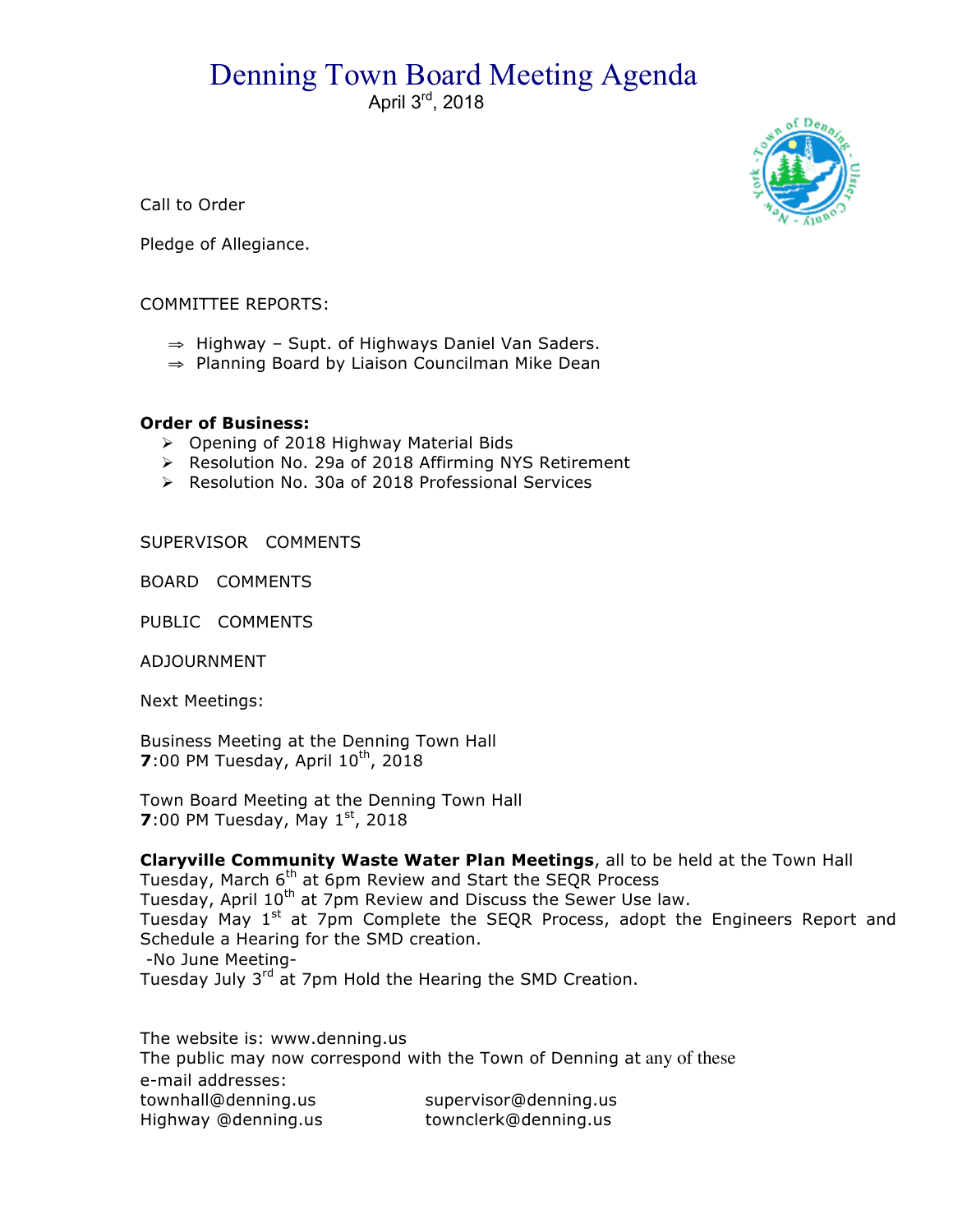Denning Town Board Meeting April  $3^{\overline{r}\overline{d}}$ , 2018 Resolution No. 29a of 2018

**WHEREAS** the Town of Denning participates in the New York State Retirement System, and

**WHEREAS** the Town of Denning is responsible for reporting of service, salary and deductions, as well as, pension certification for all member employees, as required by Regulation 315.4.

**WHEREAS** the Town of Denning Town Board has previously adopted and reaffirmed guidelines to establish workday by hours worked for public officials and employees, and

**WHEREAS** New York State retirement requires the governing body to approve of the Standard Work Day and Reporting Resolution for Elected and Appointed Officials, and

**WHEREAS** the Town of Denning Town Board has reviewed and inspected the afore mentioned form.

**NOW THEREFORE BE IT RESOLVED** that the Town of Denning Town Board **HEREBY**  approves and adopts the hours reported by the required Town personnel.

Motion to adopt and approve by Councilman Kevin Smith, 2<sup>nd</sup> by Councilman Paul Schoonmaker. Roll Call Vote: Councilman Mike Dean AYE Councilman Paul Schoonmaker AYE Councilman Kevin Smith ABSENT Councilman Gregory Vurckio AYE Supervisor David Brooks AYE Motion carried following a unanimous roll call vote, with one absentee.